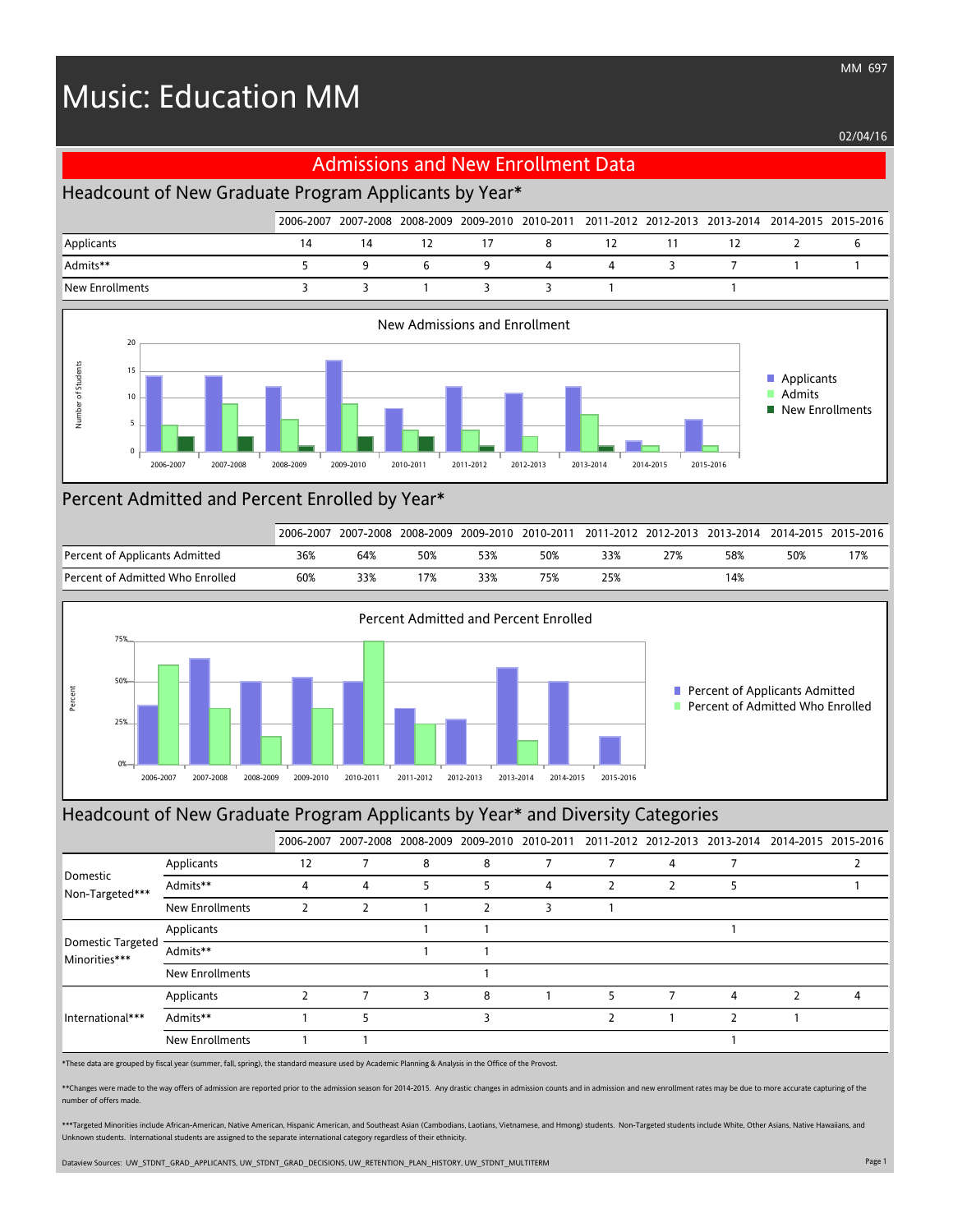02/04/16

#### Enrollment Data

# Enrollment Headcounts by Racial/Ethnic Category\*

|                                                                                     | Fall, 2006            | Fall, 2007             | Fall, 2008                       | Fall, 2009     | Fall, 2010   | Fall, 2011                       | Fall, 2012   | Fall, 2013            | Fall, 2014     | Fall, 2015   |
|-------------------------------------------------------------------------------------|-----------------------|------------------------|----------------------------------|----------------|--------------|----------------------------------|--------------|-----------------------|----------------|--------------|
| Hispanic/Latino                                                                     |                       |                        |                                  |                |              |                                  |              |                       |                |              |
| Black/African American                                                              |                       |                        |                                  |                |              |                                  |              |                       |                |              |
| American Indian/Alaska Native                                                       |                       |                        |                                  |                |              |                                  |              |                       |                |              |
| Asian                                                                               |                       |                        |                                  |                |              |                                  |              |                       |                |              |
| Native Hawaiian/Oth Pac Island                                                      |                       |                        |                                  |                |              |                                  |              |                       |                |              |
| White                                                                               | 5                     | 6                      | 4                                | 4              | 4            | 5                                | 1            | $\mathbf{1}$          | 1              | $\mathbf{1}$ |
| Two or More Races                                                                   |                       |                        |                                  | $\mathbf{1}$   |              |                                  |              |                       |                |              |
| Unknown                                                                             | $\mathbf{1}$          |                        |                                  |                |              |                                  |              |                       |                |              |
| International                                                                       | $\mathbf{1}$          | 2                      | $\mathbf{1}$                     |                |              |                                  |              | $\mathbf{1}$          | $\mathbf{1}$   |              |
| Total                                                                               | 7                     | 8                      | 5                                | 5              | 4            | 5                                | $\mathbf{1}$ | $\overline{2}$        | $\overline{2}$ | $\mathbf{1}$ |
| Domestic Targeted Minorities**                                                      |                       |                        |                                  | $\mathbf{1}$   |              |                                  |              |                       |                |              |
| Domestic Minorities**                                                               |                       |                        |                                  | $\mathbf{1}$   |              |                                  |              |                       |                |              |
| <b>Enrollment Percentages by Diversity Category</b>                                 |                       |                        |                                  |                |              |                                  |              |                       |                |              |
|                                                                                     | Fall, 2006            | Fall, 2007             | Fall, 2008                       | Fall, 2009     | Fall, 2010   | Fall, 2011                       | Fall, 2012   | Fall, 2013            | Fall, 2014     | Fall, 2015   |
| Domestic Non-Targeted**                                                             | 86%                   | 75%                    | 80%                              | 80%            | 100%         | 100%                             | 100%         | 50%                   | 50%            | 100%         |
| Domestic Targeted Minorities**                                                      |                       |                        |                                  | 20%            |              |                                  |              |                       |                |              |
| International**                                                                     | 14%                   | 25%                    | 20%                              |                |              |                                  |              | 50%                   | 50%            |              |
| Enrollment Percentages of All Domestic Graduate Students by Racial/Ethnic Category* |                       |                        |                                  |                |              |                                  |              |                       |                |              |
|                                                                                     |                       |                        |                                  |                |              |                                  |              |                       |                |              |
|                                                                                     |                       |                        |                                  |                |              |                                  |              |                       |                |              |
|                                                                                     |                       |                        | Fall, 2006 Fall, 2007 Fall, 2008 |                |              | Fall, 2009 Fall, 2010 Fall, 2011 |              | Fall, 2012 Fall, 2013 | Fall, 2014     | Fall, 2015   |
| Hispanic/Latino                                                                     |                       |                        |                                  |                |              |                                  |              |                       |                |              |
| Black/African American                                                              |                       |                        |                                  |                |              |                                  |              |                       |                |              |
| American Indian/Alaska Native                                                       |                       |                        |                                  |                |              |                                  |              |                       |                |              |
| Asian                                                                               |                       |                        |                                  |                |              |                                  |              |                       |                |              |
| Native Hawaiian/Oth Pac Island                                                      |                       |                        |                                  |                |              |                                  |              |                       |                |              |
| White                                                                               | 83%                   | 100%                   | 100%                             | 80%            | 100%         | 100%                             | 100%         | 100%                  | 100%           | 100%         |
| Two or More Races                                                                   |                       |                        |                                  | 20%            |              |                                  |              |                       |                |              |
| Unknown                                                                             | 17%                   |                        |                                  |                |              |                                  |              |                       |                |              |
| <b>Enrollment Percentages by Gender</b>                                             |                       |                        |                                  |                |              |                                  |              |                       |                |              |
|                                                                                     | Fall, 2006 Fall, 2007 |                        | Fall, 2008                       | Fall, 2009     | Fall, 2010   | Fall, 2011                       | Fall, 2012   | Fall, 2013            | Fall, 2014     | Fall, 2015   |
| Female                                                                              | 43%                   | 63%                    | 60%                              | 60%            | 100%         | 100%                             |              | 50%                   | 50%            |              |
| Male                                                                                | 57%                   | 38%                    | 40%                              | 40%            |              |                                  | 100%         | 50%                   | 50%            | 100%         |
| Enrollment Headcount by Academic Load***                                            |                       |                        |                                  |                |              |                                  |              |                       |                |              |
|                                                                                     |                       | Fall, 2006  Fall, 2007 | Fall, 2008                       | Fall, 2009     | Fall, 2010   | Fall, 2011                       | Fall, 2012   | Fall, 2013            | Fall, 2014     | Fall, 2015   |
| Full-Time                                                                           | 2                     | 6                      | 3                                | $\overline{2}$ | 3            | 2                                |              |                       | 1              | $\mathbf{1}$ |
| Part-Time                                                                           | 5                     | $\overline{2}$         | $\overline{2}$                   | 3              | $\mathbf{1}$ | 3                                | $\mathbf{1}$ | $\overline{2}$        | $\mathbf{1}$   |              |

\*Race/ethnicity categories and reporting methodology represent federal reporting categories and methodology. A major change in both data collection and reporting occurred in 2008. Data before and after are not directly com 2008, students were only able to indicate a single race/ethnic category and that is the category that is reported. Starting in 2008, revised federal guidelines allowed students to indicate multiple race/ethnic identities. all domestic (non-international) students who indicate Hispanic ethnicity should be reported as Hispanic, regardless of other racial information provided. Non-Hispanic, domestic students who indicate more than one race are or More Races," category. All other non-Hispanic, domestic students who indicated a single race are reported in that category.

\*\*Targeted minority and minority counts are provided because they cannot be derived from the race/ethnic categories alone. Targeted Minorities are domestic students who are African-American, Native American, Hispanic Ameri Southeast Asian (Cambodians, Laotians, Vietnamese, and Hmong) students. Non-targeted students include White, Other Asians, Native Hawaiians (new category in 2008), and Unknown students. Minority includes all the targeted c as students who are other Asians (non Southeast Asian) and Native Hawaiian. International students are assigned to the separate international category regardless of their ethnicity.

\*\*\*For definitions of full-time status, please consult the Enrollment Requirements section of the Graduate School's academic policies and procedures at https://grad.wisc.edu/acadpolicy/.

Dataview Sources: UW\_RETENTION\_STUDENT, UW\_RETENTION\_PLAN\_HISTORY, UW\_RETENTION\_SEM\_HISTORY, UW\_STDNT\_MULTITERM, UW\_STDNT\_PLAN\_MULTITERM, UW\_UA\_OCTOBER\_PAYROLL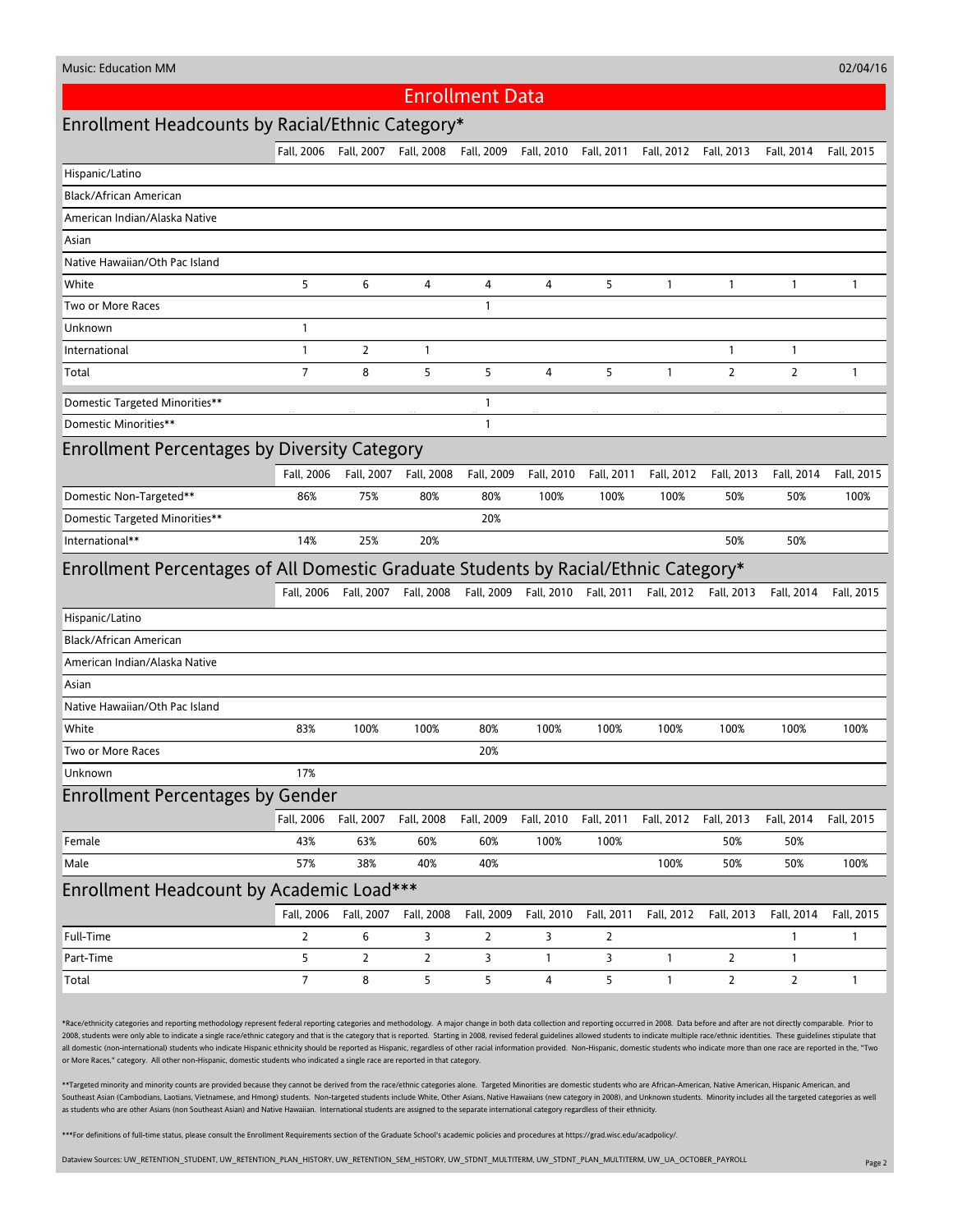

# Funding Data

# Headcount of Students with an Appointment of 33% or Higher\*

|                            | Fall, 2006 | Fall, 2007 |   |   |   |   | Fall, 2008 Fall, 2009 Fall, 2010 Fall, 2011 Fall, 2012 Fall, 2013 | Fall, 2014 | Fall, 2015 |
|----------------------------|------------|------------|---|---|---|---|-------------------------------------------------------------------|------------|------------|
| Fellows                    |            |            |   |   |   |   |                                                                   |            |            |
| <b>Trainees</b>            |            |            |   |   |   |   |                                                                   |            |            |
| <b>Research Assistants</b> |            |            |   |   |   |   |                                                                   |            |            |
| Teaching Assistants**      |            |            |   |   |   |   |                                                                   |            |            |
| <b>Project Assistants</b>  |            |            |   |   |   |   |                                                                   |            |            |
| No/Low/Other Funding*      | 6          |            | 3 | 4 | 4 | 5 |                                                                   |            |            |
| Total                      |            | 8          |   | 5 |   |   |                                                                   |            |            |

## Percentage of Students with an Appointment of 33% or Higher\*

|                            | Fall, 2006 | Fall, 2007 | Fall, 2008 | Fall, 2009 | Fall, 2010 | Fall, 2011 |      | Fall, 2012 Fall, 2013 | Fall, 2014 | Fall, 2015 |
|----------------------------|------------|------------|------------|------------|------------|------------|------|-----------------------|------------|------------|
| Fellows                    |            |            |            |            |            |            |      |                       |            |            |
| Trainees                   |            |            |            |            |            |            |      |                       |            |            |
| <b>Research Assistants</b> |            |            |            |            |            |            |      |                       |            |            |
| Teaching Assistants**      | 14%        | 38%        | 40%        | 20%        |            |            |      |                       |            | 100%       |
| <b>Project Assistants</b>  |            |            |            |            |            |            |      |                       |            |            |
| No/Low/Other Funding*      | 86%        | 63%        | 60%        | 80%        | 100%       | 100%       | 100% | 100%                  | 100%       |            |
|                            |            |            |            |            |            |            |      |                       |            |            |
|                            |            |            |            |            |            |            |      |                       |            |            |

Percent of Full-Time Masters Students with First 2 Years Funded Through the University\*\*\*: 44%

\*A graduate student fellowship, traineeship, or assistantship of at least 33% full-time equivalent (FTE) carries with it tuition remission benefits and eligibility for heath insurance. These counts include students whose a FTE of 33% or higher. Students who have multiple appointments were counted once in the appointment with the higher FTE or in the order above for those with multiple appointments with the same FTE. Students with funding out university and students with appointments that are less than 33% are included in the No/Low/Other Funding category.

\*\*Lecturer (SA) appointments are included in the TA category.

\*\*\*The first years of funding is based on entering cohorts between Summer, 2006 and Fall, 2015 that were full time for their first 2 years (for masters students) or their first 4 years (for doctoral students) and were full during that time. Years of support are based on funding in the fall semesters. Students enrolled in less than 2 or 4 years are included if they were funded for each year

Dataview Sources: UW\_UA\_OCTOBER\_PAYROLL, UW\_RETENTION\_PLAN\_HISTORY